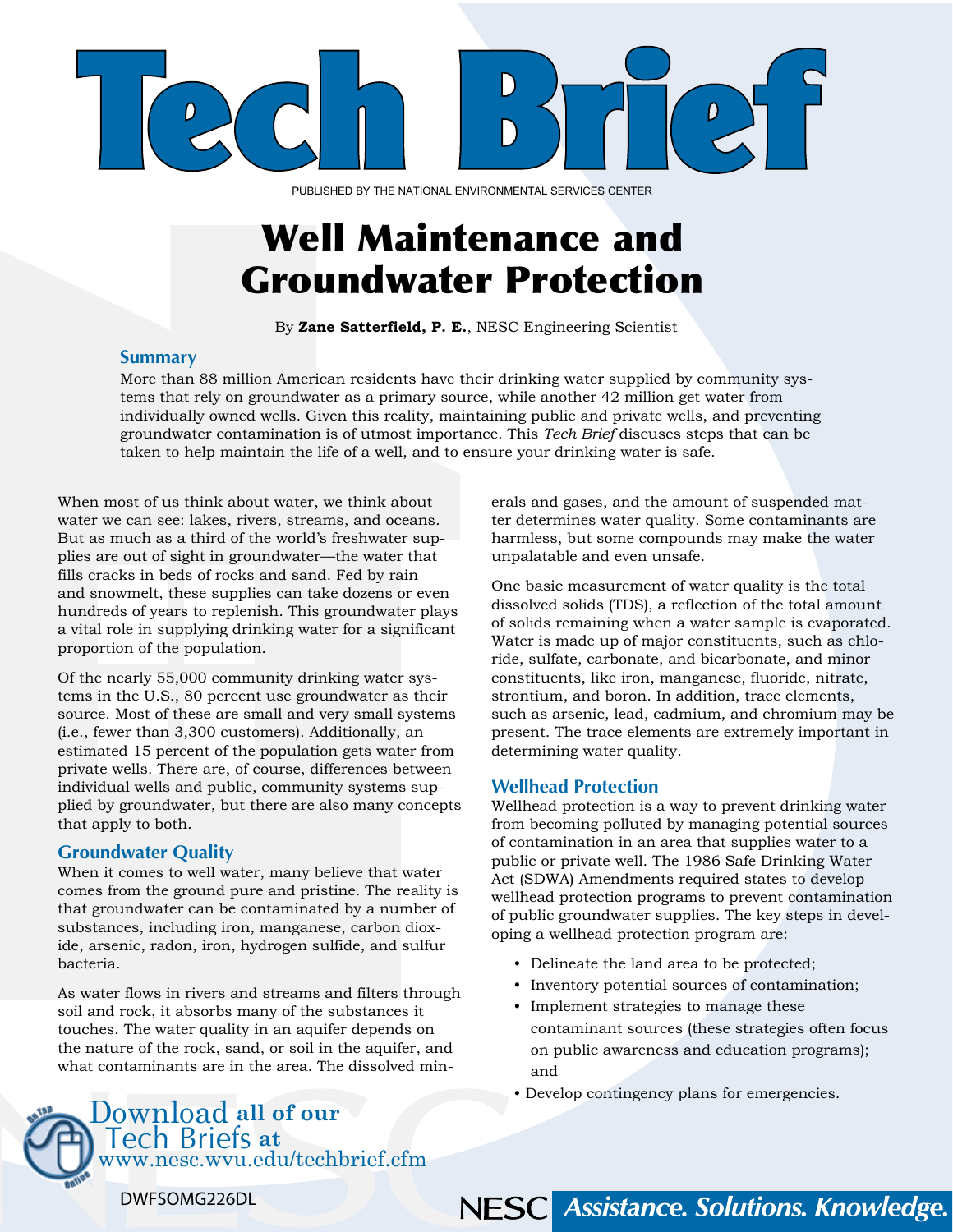Although wellhead protection programs are only mandated for public systems, private well owners should also be concerned with protecting the area surrounding their wells.

Table 1 has Washington states's minimum horizontal separations for wellheads and various activities from their onsite regulations. These distances may vary in your area, please check you local or state codes for the required distance.

#### **Table 1**

٦

| <b>Minimum Horizontal Separations</b>       |                                                                      |                                                                                                    |                                                                                                    |
|---------------------------------------------|----------------------------------------------------------------------|----------------------------------------------------------------------------------------------------|----------------------------------------------------------------------------------------------------|
| <b>Items Requiring Setback</b>              | <b>From edge of disposal</b><br><b>component</b> and<br>reserve area | From septic tank,<br>holding tank,<br>containment vessel,<br>pump chamber, and<br>distribution box | <b>From building sewer,</b><br>collection, and<br>non-perforated<br>distribution line <sup>1</sup> |
| Non-public well or suction line             | 100 ft.                                                              | 50 ft.                                                                                             | 50 ft.                                                                                             |
| Public drinking water well                  | 100 ft.                                                              | $100$ ft.                                                                                          | 100 ft.                                                                                            |
| Public drinking water spring, <sup>3</sup>  | 200 ft.                                                              | 200 ft.                                                                                            | 100 ft.                                                                                            |
| Spring or surface water used as             |                                                                      |                                                                                                    |                                                                                                    |
| drinking water source <sup>2,3</sup>        | 100 ft.                                                              | 50 ft.                                                                                             | 50 ft.                                                                                             |
| Pressurized water supply line <sup>4</sup>  | 10 ft.                                                               | 10 ft.                                                                                             | 10 ft.                                                                                             |
| Properly decommissioned well <sup>5</sup>   | 10 ft.                                                               | N/A                                                                                                | N/A                                                                                                |
| Surface water <sup>3</sup>                  |                                                                      |                                                                                                    |                                                                                                    |
| Marine water                                | 100 ft.                                                              | 50 ft.                                                                                             | 10 ft.                                                                                             |
| Fresh water                                 | 100 ft.                                                              | 50 ft.                                                                                             | 10 ft.                                                                                             |
| <b>Building foundation</b>                  | 10 ft. $6$                                                           | $5$ ft. $6$                                                                                        | $2$ ft.                                                                                            |
| Property or easement line <sup>6</sup>      | 5 ft.                                                                | $\overline{5}$ ft.                                                                                 | N/A                                                                                                |
| Interceptor/curtain drains/drainage ditches |                                                                      |                                                                                                    |                                                                                                    |
| Down-gradient <sup>7</sup>                  | 30 ft.                                                               | 5 ft.                                                                                              | N/A                                                                                                |
| Up-gradient <sup>7</sup>                    | 10 ft.                                                               | N/A                                                                                                | N/A                                                                                                |
| Down-gradient cuts or banks with            |                                                                      |                                                                                                    |                                                                                                    |
| at least 5 ft. of original, undisturbed     | 25 ft.                                                               | N/A                                                                                                | N/A                                                                                                |
| soil above a restrictive layer due to       |                                                                      |                                                                                                    |                                                                                                    |
| a structural or textural change             |                                                                      |                                                                                                    |                                                                                                    |
| Down-gradient cuts or banks with            |                                                                      |                                                                                                    |                                                                                                    |
| less than 5 ft. of original, undisturbed,   | 50 ft.                                                               | N/A                                                                                                | N/A                                                                                                |
| soil above a restrictive layer due to       |                                                                      |                                                                                                    |                                                                                                    |
| a structural or textural change             |                                                                      |                                                                                                    |                                                                                                    |

1. "Building sewer" as defined by the most current edition of the Uniform Plumbing Code. "Non-perforated distribution" includes pressure sewer transport lines.

- 2. If surface water is used as a public drinking water supply, the designer shall locate the OSS outside of the required sanitary control area.
- 3. Measured from the ordinary high-water mark.
- 4. The local health officer may approve a sewer transport line within 10 feet of a water supply line if the sewer line is constructed in accordance with section 2.4 of the Department of Ecology's "Criteria For Sewage Works Design," revised October 1985, or equivalent.
- 5. Before any component can be placed within 100 feet of a well, the designer shall submit a decommissioned water well report provided by a licensed well driller, which verifies that appropriate decommissioning procedures noted in chapter 173-160 WAC were followed. Once the well is properly decommissioned, it no longer provides a potential conduit to groundwater, but septic tanks, pump chambers, containment vessels or distribution boxes should not be placed directly over the site.
- 6. The local health officer may allow a reduced horizontal separation to not less than two feet where the property line, easement line, or building foundation is up-gradient.
- 7. The item is down-gradient when liquid will flow toward it upon encountering a water table or a restrictive layer. The item is up-gradient when liquid will flow away from it upon encountering a water table or restrictive layer.

*Source: Washington Administrative Code, Chapter 246-272/On-site Sewage Systems*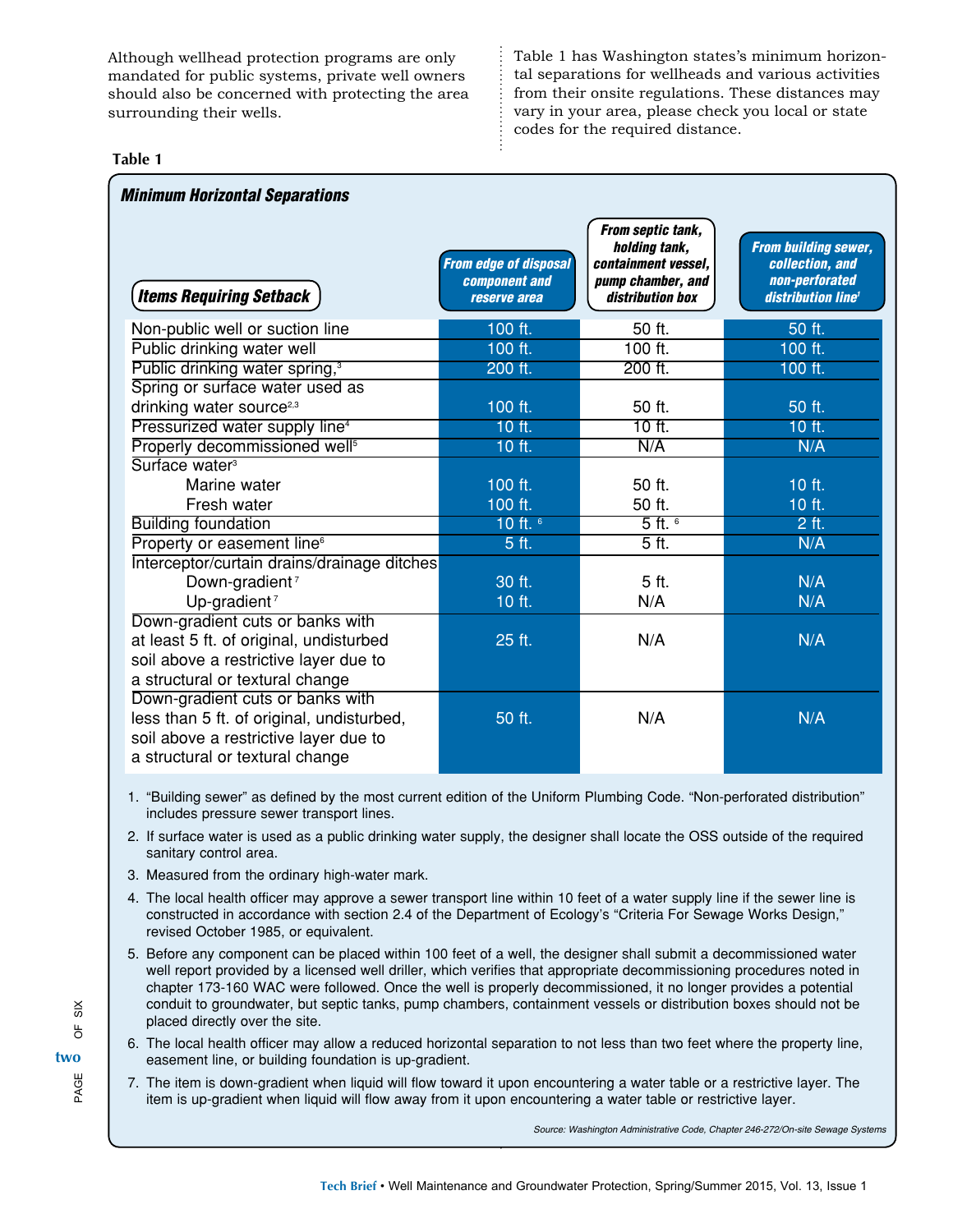#### **Test Your Water Regularly**

Public water systems that use a well or surface water have to test regularly for contaminants mandated by the U.S. Environmental Protection Agency. The National Primary Drinking Water Standards includes 87 different contaminants, while the National Secondary Drinking Water Standards have an additional 15 contaminants.

Private well owners should also test their water regularly. The National Ground Water Association recommends that household well owners test their water at least annually for bacteria, nitrate, and any contaminants of local concern.

More frequent testing should be considered if:

- There is a change in the taste, odor, or appearance of the well water, or if a problem occurs such as a broken well cap, inundation by floodwaters, or a new contamination source;
- The well has a history of bacterial contamination;
- The septic system has recently malfunctioned;
- Family members or house guests have recurrent incidents of gastrointestinal illness;
- An infant is living in the home; or
- One wishes to monitor the efficiency and performance of home water treatment equipment.

Well owners should check with their local health or environmental health department for recommendations regarding the type and frequency of testing specific to their location.

#### **Before Testing, Be Sure the System is Clean**

Testing water from a dirty well can lead to false positives—the appearance of contamination even when the groundwater is clean. A dirty well also can create an environment for contaminants, particularly certain types of bacteria.

A qualified water well systems contractor can determine if your water well system needs to be cleaned by conducting an anaerobic bacteria test, a positive coliform test, or other tests showing an accumulation of debris in the well. Other possible indicators of a dirty well include cloudy water, low water flow, or taste and odor problems.

If the test results indicate the presence of anaerobic bacteria or coliform bacteria, or if you are experiencing cloudy water, low water flow, or taste and odor problems, then your well should be cleaned by a qualified water well systems contractor.

#### **Maintenance for Public and Private Wells**

Whether you are a certified operator working in a community system or a private well owner, there are steps you can take to keep your well in good shape.

- Keep contaminants away. Avoid mixing, using or storing hazardous chemicals, such as paint, fertilizer, pesticides, motor oil, gas, weed killer and other pollutants near the well.
- Don't allow back-siphonage. Use back flow prevention devices on all outside faucets with hose connections to help keep pollutants from back siphoning into the plumbing.
- Visually inspect exposed parts of the well. Make sure there are no cracks or damage to the well casing or well cap, and the well cap fits tightly. Also, ensure the area around the wellhead slopes away from the well, and is free of leaves, grass, and other debris.
- Seal abandoned wells. Abandoned and improperly constructed wells can be sources of potentially polluted groundwater, which could make your drinking water unsafe.
- Conserve and protect your water. Water conservation is becoming an ever-growing necessity throughout the world today, as the availability of drinking water constantly diminishes through things such as drought, contamination, and increases in population.
- Test the water regularly and keep the test results forever. These tests will establish a good baseline of the water quality.
- Always use licensed or certified water well drillers and pump installers when a well is constructed, a pump is installed, or the system is serviced.
- When landscaping, keep the top of your well at least one foot above the ground, this height may be be higher for public supply wells. Slope the ground away from your well for proper drainage.
- Take care in working or mowing around your well. A damaged casing could jeopardize the sanitary protection of your well. Don't pile snow, leaves or other materials around your well.
- Keep your well records in a safe place. These include the construction report, as well as annual water well system maintenance and water testing results.
- Always maintain proper separation between your well and buildings, waste systems, or chemical storage facilities.

PAGE three<br>O<sub>F</sub> SIX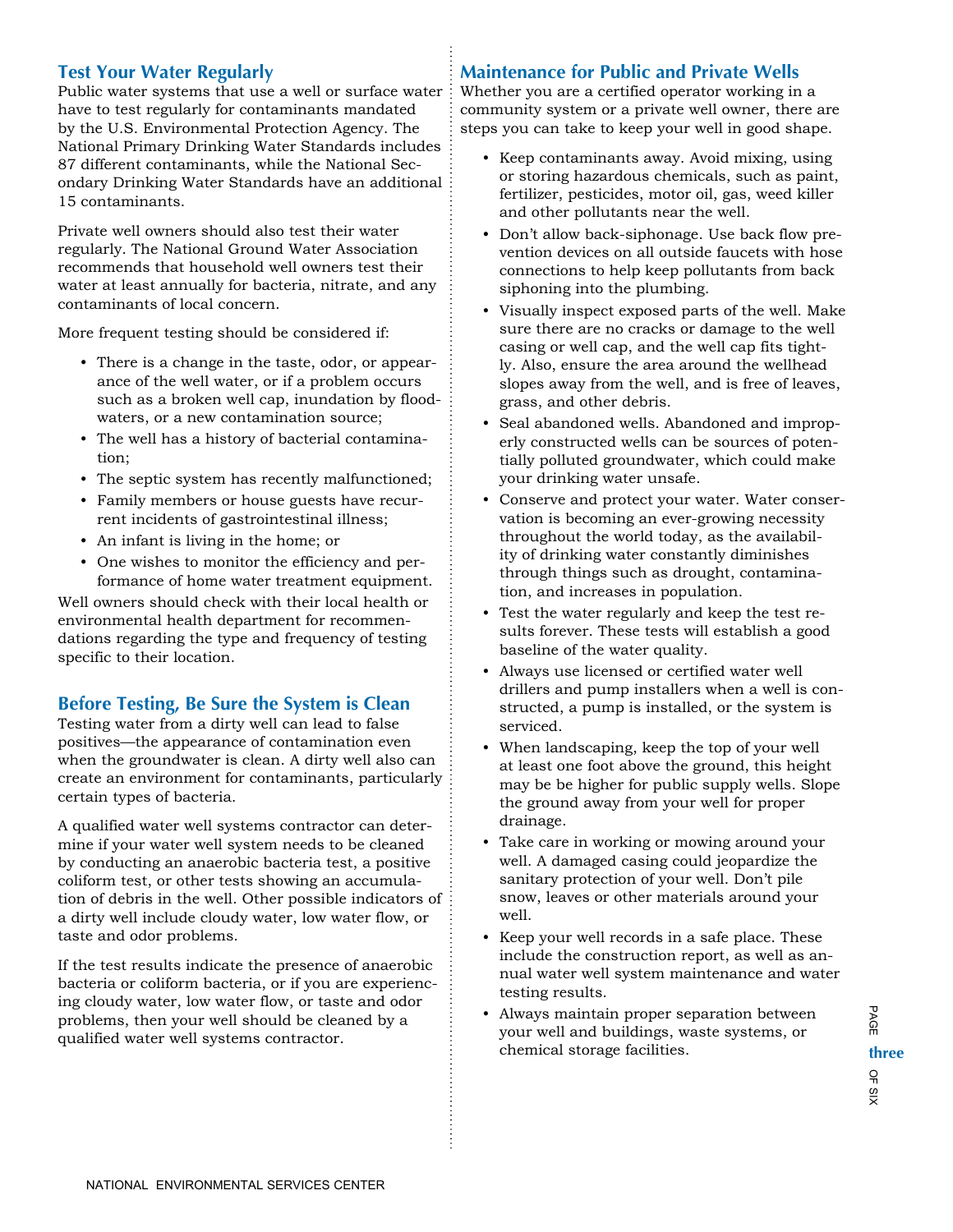#### **Servicing Your Well**

When well owners, private or public, try to service their own wells, they sometimes fail to solve the problem and may make it worse. Qualified professional water well system contractors use specialized equipment, materials, and techniques to keep well systems operational and water supplies safe.

Moreover, every time a well owner removes a well cap and attempts to service the well in some way, there's the potential to unwittingly introduce bacteria or other contaminants into the well. There's also the potential for dropping objects (tools for instance) into the well, getting the pump stuck in an effort to replace it, or even electrocution when working with submersible pumps.

#### **General Resource Protection Well-Cross Section Definitions**

#### **Well seal:**

A seal is a cylindrical layer of material, usually cement, bentonite, or clay, that surrounds the casing up to a certain depth in the well. It prevents runoff or other contaminants from entering the well, and serves to further protect the casing.

#### **Well Screen:**

Well screen is a cylindrical sieve-like structure that serves as the intake portion of the well. It is a metallic pipe that has holes or perforated sections or slotted sections that is placed in the water-carrying zones of the aquifer.

#### **Filter pack:**

A filter pack is made up of sand or gravel that is smooth, uniform, clean, well-rounded, and siliceous. It is placed in the annulus of the well between the borehole wall and the well screen to prevent formation material from entering the screen.

#### **Vadose Zone:**

This is the zone that contains water under pressure less than that of the atmospheric pressure. It is the layer of soil between the water table and the ground surface.

#### **Potentiometric surface:**

This is an imaginary surface representing the total head of groundwater in a confined aquifer that is defined by a level to which water will rise in the well.

#### *General Resource Protection Well–Cross Section*



*Adapted from Groundwater and Wells, Second Edition by Fletcher G. Driscoll, Ph.D.*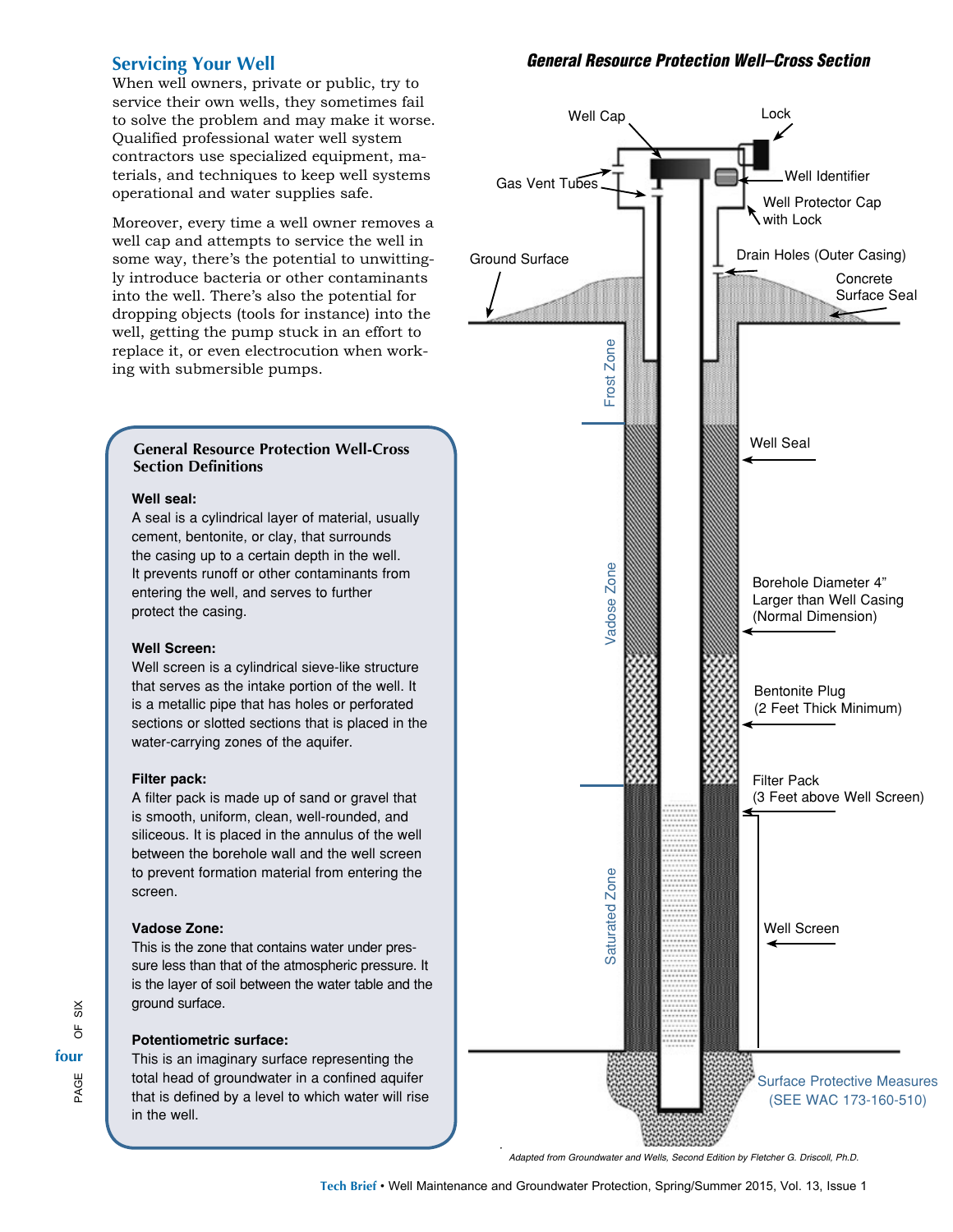A well maintenance check-up should include four components. First, is a flow test to determine system output, along with a check of the water level before and during pumping (if possible), pump motor performance (check amp load, grounding, and line voltage), pressure tank and pressure switch contact, and general water quality (odor, cloudiness, etc.). Next, is an inspection of well equipment to assure that it is sanitary and meets local and state code requirements. Third, a test of your water for coliform bacteria and nitrates, and anything else of local concern. Finally, a clear, written report should be delivered to you following the check-up that explains results and recommendations, and includes all laboratory and other test results.

#### **Disinfecting A Well**

The prescence of fecal coliform bacteria in a drinking water supply indicates that contamination may be present, and the water is not safe for human consumption. For some well owners, a common and fairly simple solution to this problem is to shock chlorinate the well. Shock chlorination is a method of sanitizing a well with chlorine (most often household bleach).

For a common, six-inch-diameter well with 150 feet of water, use three quarts of bleach added to four gallons of water. Table 2 (below) shows the amount of chlorine needed for disinfecting various well sizes. Pour this solution directly into the well.

In the house, open one faucet at a time and run them until you detect the smell of chlorine, then turn the faucet off. If you do not smell chlorine at each tap, add more chlorine solution to the well.

Let the chlorinated water sit in the well and lines for 12 to 24 hours. Flush the system by letting each faucet run until the smell of chlorine dissipates. If your home has an onsite wastewater system, open outside faucets first and let the water run on the ground to reduce the load on the septic system.

Retest the well water after waiting one to two weeks. If the bacteria problem persists, you may need to have continuous disinfection.

A drinking water well—be it for a community system or a household—is a big investment and should be maintained so that it has a long life. Properly functioning wells are also an important part of good public and environmental health, assuring that we have this critical resource for years to come.

#### **Table 2.**

#### *Amount of chlorine needed for shock chlorination.*

| <b>Laundry bleach (about 5.25% Hypochlorite)</b>        |           |                        |                        |                 |            |  |  |
|---------------------------------------------------------|-----------|------------------------|------------------------|-----------------|------------|--|--|
| <b>Depth</b><br>of water                                |           | <b>Casing diameter</b> |                        |                 |            |  |  |
| in well                                                 | 4-inch    | 6-inch                 | 8-inch                 | 10-inch         | 12-inch    |  |  |
| 10 feet                                                 | $1/2$ cup | 1 cup                  | 1 $1/2$ cups           | 1 pint          | 2 pint     |  |  |
| 25                                                      | 1 cup     | 1 pint                 | 2 pints                | 3 pints         | $41/2$ pts |  |  |
| 50                                                      | 1 pint    | 1 quart                | 2 quarts               | 3 quarts        | 1 gal      |  |  |
| 100                                                     | 1 quart   | 2 quarts               | 1 gal                  | 1 $1/2$ gal     | 2 gal      |  |  |
| 150                                                     | 3 quarts  | 3 quarts               | 1 $1/2$ gal            | 2 gal           | 3 gal      |  |  |
| <b>High-Test Hypochlorite (HTH 65-75% Hypochlorite)</b> |           |                        |                        |                 |            |  |  |
|                                                         |           |                        |                        |                 |            |  |  |
| <b>Depth</b><br>of water                                |           |                        | <b>Casing diameter</b> |                 |            |  |  |
| in well                                                 | 4-inch    | 6-inch                 | 8-inch                 | 10-inch         | 12-inch    |  |  |
| 10 feet                                                 |           |                        |                        |                 |            |  |  |
| 25                                                      |           |                        |                        | $1/4$ lb        | $1/2$ lb   |  |  |
| 50                                                      |           |                        | $1/3$ lb               | $1/2$ lb        | $3/4$ lb   |  |  |
| 100                                                     |           | $1/3$ lb               | $3/4$ lb               | 1 <sub>lb</sub> | $11/2$ lb  |  |  |
| 150                                                     | $1/4$ lb  | $1/2$ lb               | 1 <sub>lb</sub>        | $11/2$ lb       | 4 lb       |  |  |

*Source: <http://ohioline.osu.edu/aex-fact/0318.html>*